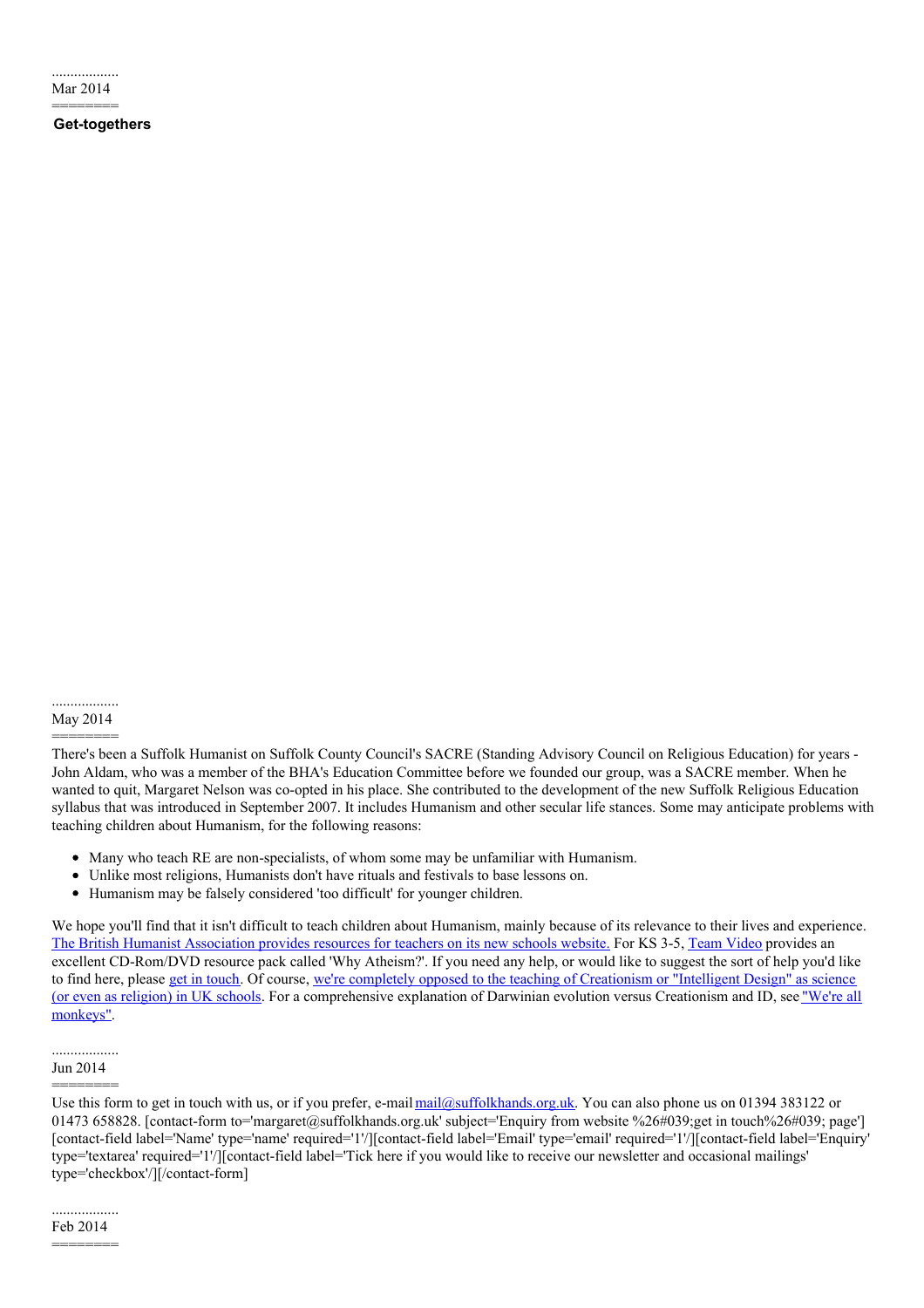However much we may be annoyed by the activities of religious organisations in the UK, at least we're free to express our opinions about religion and belief without fear of death, which isn't the case for many atheists worldwide. Bob Churchill of the [International](http://iheu.org/) Humanist & Ethical Union was interviewed on BBC World News about the [Freethought](http://freethoughtreport.com/) Report, which showed the extent of discriminatiuon against atheists worldwide. https://www.youtube.com/watch?v=8ZnwHOuSm5M The first report was published in 2012 on International Human Rights Day, 10 December. In his preface to the report, the United Nations Special Rapporteur for Freedom of Religion or Belief, Heiner Bielefeldt, said:

As a universal human right, freedom of religion or belief has a broad application. However, there seems to be little awareness that this right also provides a normative frame of reference for atheists, humanists and freethinkers and their convictions, practices and organizations. I am therefore delighted that for the first time the Humanist community has produced a global report on discrimination against atheists. I hope it will be given careful consideration by everyone concerned with freedom of religion or belief.

## .................. Jan 2014 ========

The TV funeral of Coronation Street character Hayley Cropper on Friday 31st January may bring back memories for the thousands of Suffolk and N E Essex families who've arranged something similar for a loved one. Since 1991, the Suffolk Humanist [Ceremonies](http://www.suffolkhands.org.uk/ceremonies/team) Team – David Mitchell from Pettaugh, Sue Hewlett from Stutton and Sophie Lovejoy from Brightlingsea – have helped Margaret Nelson from Elmsett, near Hadleigh, to meet increasing demand for funerals free from religion. Hayley Cropper is played by actor Julie [Hesmondhalgh,](https://humanism.org.uk/about/our-people/distinguished-supporters/julie-hesmondhalgh/) a distinguished supporter of the British Humanist Association. The Suffolk Humanist Ceremonies team are members of the group, Suffolk Humanists and Secularists, which is affiliated to the BHA. Margaret says,

For thousands of viewers who've never been to a humanist funeral, Hayley's will show them what they might expect. No hymns, prayers or religious readings, but a dignified, personal celebration of a life, where mourners can share memories and their sense of loss. People often ask us if we knew the person who's died, because they recognise his or her character and personality in our description, but mostly we didn't. We aim to find out as much as we can by talking to the people who knew him or her. It's like a mirror, reflecting back a familiar portrait in words. Some relatives or friends contribute their own memories to the ceremony, though we take the precaution of asking them to write it all down in case they're overcome by emotion on the day. Families choose music that was special to their loved one, and some even wear clothes that reflect his or her personality. I've done a funeral for a keen camper where all his friends wore colourful Hawaiian shirts, and at a funeral for a young Goth, we all wore black and purple, her favourite colours. Every funeral we do is different, because everyone is different. Some of my friends used to think it was a very odd thing to want to do, but I've met some lovely people and heard some fascinating life stories over the years."



Suffolk [celebrants](http://www.itv.com/coronationstreet/previews/preview-wed-29-jan-730pm) - left to right: Margaret, David, Sophie and Sue. **Click here for a clip from Coronation Street, where Roy is [intereviewd](http://www.itv.com/coronationstreet/previews/preview-wed-29-jan-730pm) by the Humanist Celebrant. David will be on BBC Radio Suffolk with Rob Dunger on Sunday [morning,](http://www.suffolkhands.org.uk/node/1592) to talk about funerals.**

#### .................. Jan 2014

========

The Rationalist Association has much more stuff for you to read. No point in us just forwarding it - get over there and read it yourself. Better still, use their feed to follow them, and join the RA while you're at it. [Click](http://rationalist.org.uk/articles) here for more brain food.

### .................. Jul 2014

======== Copies of Alom Shaha's book have been [distributed](https://humanism.org.uk/2014/04/29/british-humanist-association-sends-copy-young-atheists-handbook-every-secondary-school-england-wales/) to every secondary school in the country, including Suffolk schools, by the BHA. The book's blurb says,

This is a book for anyone who thinks about what they should believe and how they should live. It's for those who may need the facts and the ideas, as well as the courage, to break free from inherited beliefs. In this powerful narrative, Alom Shaha shows that it is possible to live a compassionate, fulfilling, and meaningful life without God.

To find out more, click here to go to the [author's](http://alomshaha.com/the-book/) website.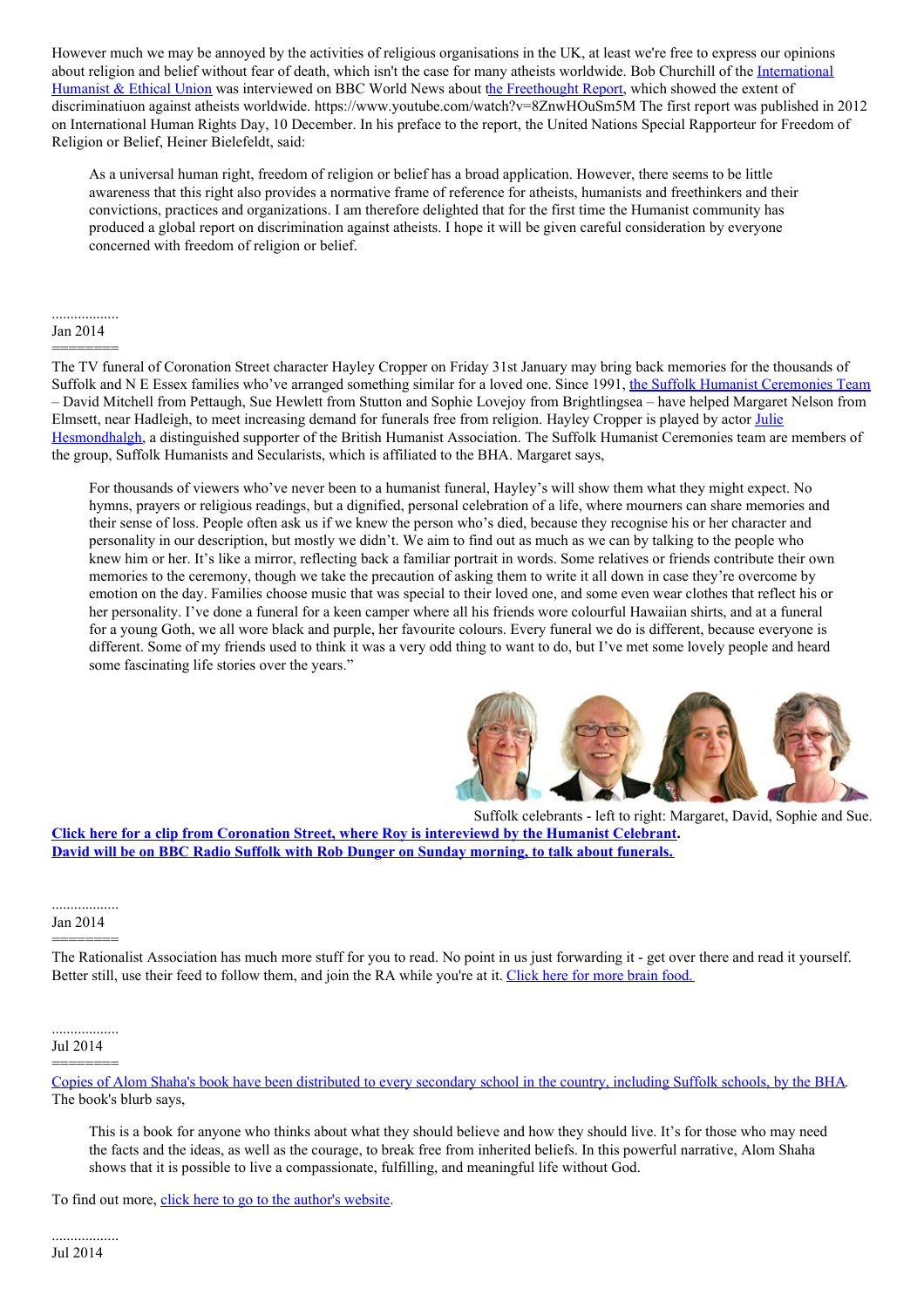

[caption id="attachment\_3095" align="alignright" width="224"[\]](http://suffolkhands.org.uk/wp-content/uploads/2014/07/Caliph.jpg) Marketing Marketing-al-Rashid[/caption] The ISIS fighters in Iraq who've declared a new "caliphate" are ignoring history. Channel 4 News explains why it won't work - "... their vision of a [medieval-style](http://en.wikipedia.org/wiki/Harun_al-Rashid) religious state is based on false view of early Islamic history, according to experts." [Click](http://www.channel4.com/news/what-is-a-caliphate-and-why-wont-it-work) here to read mor[e.](http://www.channel4.com/news/what-is-a-caliphate-and-why-wont-it-work) Harun al-Rashid (763 - 809) was Caliph in the 8th century. He was known as "the just", and his reign coincided with the Islamic "Golden Age". Shia Muslims detested him.

.................. Apr 2014

========



Our Spring newsletter is ready for you to download. The contents include the AGM agenda, news of the

BHA's new videos, a report about John Collier from Population Matters at Café Scientifique, and the diary. Click here to download your copy - 2014 April [SH&S](http://suffolkhands.org.uk/wp-content/uploads/2014/07/2014-April-SHS-News.pdf) News (PDF).

.................. Jul 2014 ========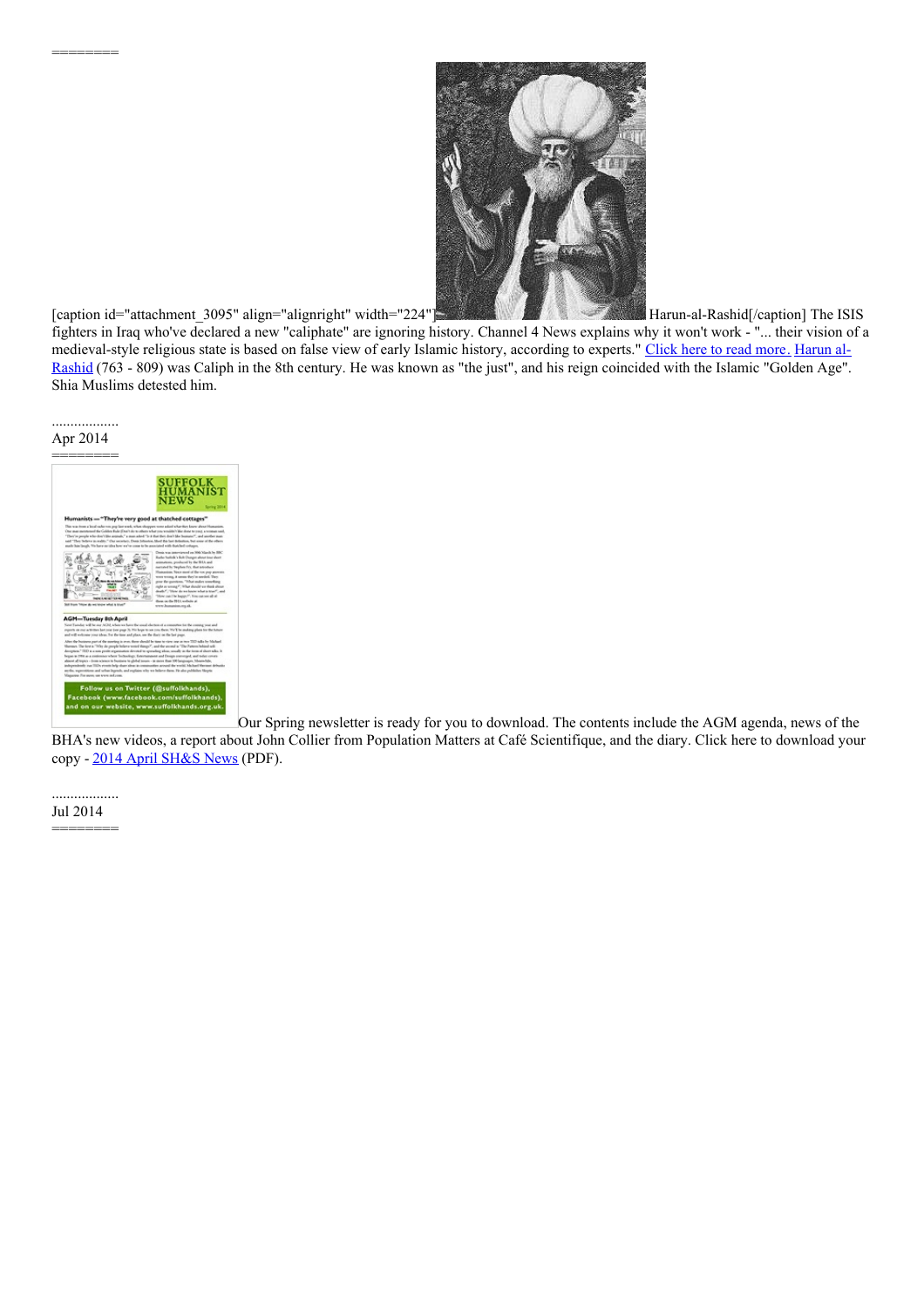

The BHA is sharing cartoons by Martin

Rowson on the theme of [blasphemy](https://humanism.org.uk/about/our-people/distinguished-supporters/martin-rowson/) in the run-up to the World [Humanist](http://whc2014.org.uk/) Congress next month. This one's about Socrates. Tickets for the congress, beginning on 7th August, are sold out. Look out for YouTube videos of the speakers.

# .................. Jul 2014 ========

Though an increasing proportion of the UK population has no religious faith, or has a faith other than Christianity, children are still expected to participate in collective worship that is "broadly Christian" at their morning assemblies. Successive education ministers have said that they'd review the situation, yet done nothing about it. Now even the National Governors' Association has said that a religious assembly every day should be scrapped because they are ["meaningless"](http://www.telegraph.co.uk/education/educationnews/10933867/School-governors-abolish-rules-on-Christian-assemblies.html) in a multicultural society, and the Church of England's head of education, The Bishop of Oxford, the Rt Rev John Pritchard, agrees. The National Secular Society has written a petition calling for a change in the law, aimed at the Rt Hon Michael Gove MP, Minister for Education. They say,

Removing the legal requirement would in no way restrict the ability of schools to hold assemblies that address a whole range of topics, including faith and belief. Neither would it prevent schools with a religious ethos from holding acts of worship, but it would put that choice into the hands of head teachers. If you want a state education system with no compulsion to worship, please join us in calling for end to compulsory collective worship in schools.

[Please](https://www.change.org/en-GB/petitions/end-compulsory-worship-in-schools) click here to sign it, and ask your friends to sign it.

## .................. Aug 2014

======== Like a church, but without God. Since the first Sunday Assembly in London last January, they've been springing up all over the place. Songs, readings and inspirational speakers are on offer to enthusiastic atheists and others. Does the idea appeal to you? Come and share your thoughts at our meeting on 9th September (see [calendar](http://suffolkhands.org.uk/calendar/)). The Sunday [Assembly](http://sundayassembly.com/) website says,

The Sunday Assembly is a godless congregation that celebrates life. Our motto: live better, help often, wonder more. Our mission: to help everyone find and fulfil their full potential. Our vision: a godless congregation in every town, city and village that wants one.

Would you want one?

.................. Sep 2014

========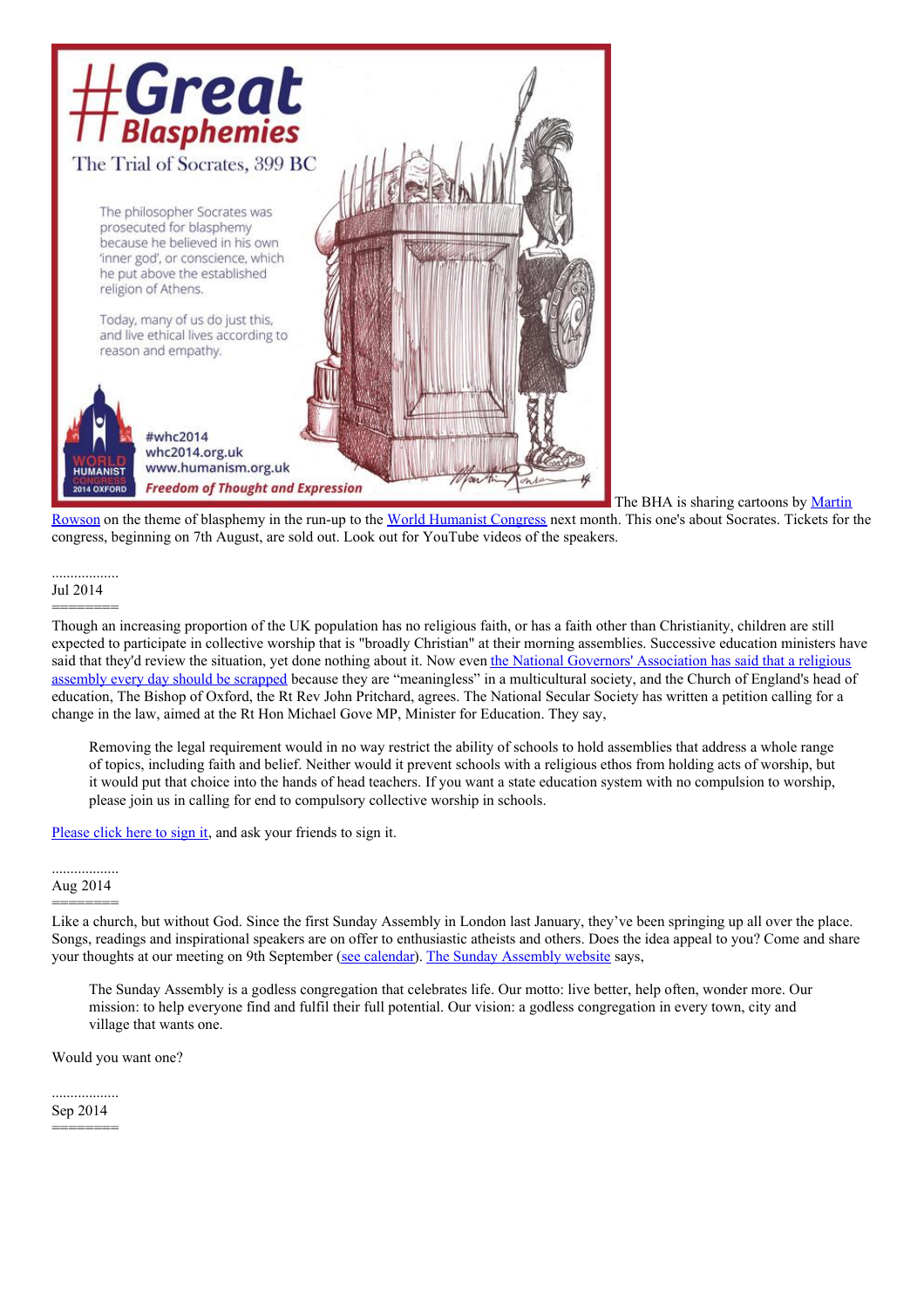

Our latest newsletter is ready for you to download now. The content includes:

- $\bullet$ Sunday Assemblies - church without God?
- "Persecuted" Christians, and a call for evidence from the Equality and Human Rights Commission (EHRC).
- $\bullet$ Caliphates, not a good idea.
- $\bullet$ What can the faiths contribute to caring?
- And much more.

# [Click](http://suffolkhands.org.uk/wp-content/uploads/2014/09/2014-Sept-SHS-News.pdf) here to get your copy (pdf).

.................. Sep 2014 ========

The Archbishop of Canterbury was [interviewed](http://www.telegraph.co.uk/news/religion/11102371/Archbishop-of-Canterbury-my-doubts-about-existence-of-God.html) while on a visit to Bristol, when he expressed his problem with doubt. The Telegraph reports,

Britain's most senior churchman, who is effectively the leader of almost 80 million Anglicans worldwide, admitted that there are moments when he asks himself "Is there a God?" and "Where is God? He also said that Christians cannot explain why suffering exists in the world but that the answer was faith.

Apparently the archbishop relies on faith when dealing with these doubts.

It is not about feelings, it is about the fact that God is faithful and the extraordinary thing about being a Christian is that God is faithful when we are not.

If anyone can explain how God can be faithful, please tell us.

I was invited to comment about this on BBC Radio Suffolk this morning. Click here to listen from the [beginning](http://www.bbc.co.uk/programmes/p0262rv4), including listeners' comments. You have a week from today to hear the recording. *Margaret*

## .................. Sep 2014

========

Posters featuring quotes and reflections from prominent British humanists – much-loved novelists George Eliot and Virginia Woolf and philosophers Bertrand Russell and A C Grayling – will appear in 100 London Underground stations from 22 September until 5 October and in other UK cities in following weeks. Click here to find out more and [download](https://humanism.org.uk/campaigns/thought-commute/posters/) copies.

#### .................. Sep 2014

========

The problem with Secularism is that too many people don't know what it means. It's frequently used to describe a form of repressive atheism that's anti-religion. The National Secular Society explains it [succinctly](http://www.secularism.org.uk/what-is-secularism.html):

Secularism is a principle that involves two basic propositions. The first is the strict separation of the state from religious institutions. The second is that people of different religions and beliefs are equal before the law.

The former nun, Karen Armstrong, who writes extensively about religion, is the latest to misuse the term in an article for the Guardian, 'The myth of religious violence'. She's been taken to task in an open letter by the [philosopher](http://www.centerforinquiry.net/blogs/entry/open_letter_to_karen_armstrong_on_the_myth_of_religious_violence/) Stephen Law. He wrote:

Your Guardian article presents a little history of 'secularism' on which it is revealed to be responsible for a long list of awful things. But pretty much all the awful things you describe have little if anything to with Secularism. Ataturk's violent suppression of Islam was not Secular. Secularists would oppose that suppression. Locke's insistence that Catholics and Muslims should not be tolerated is not Secular. Secularists would oppose that too.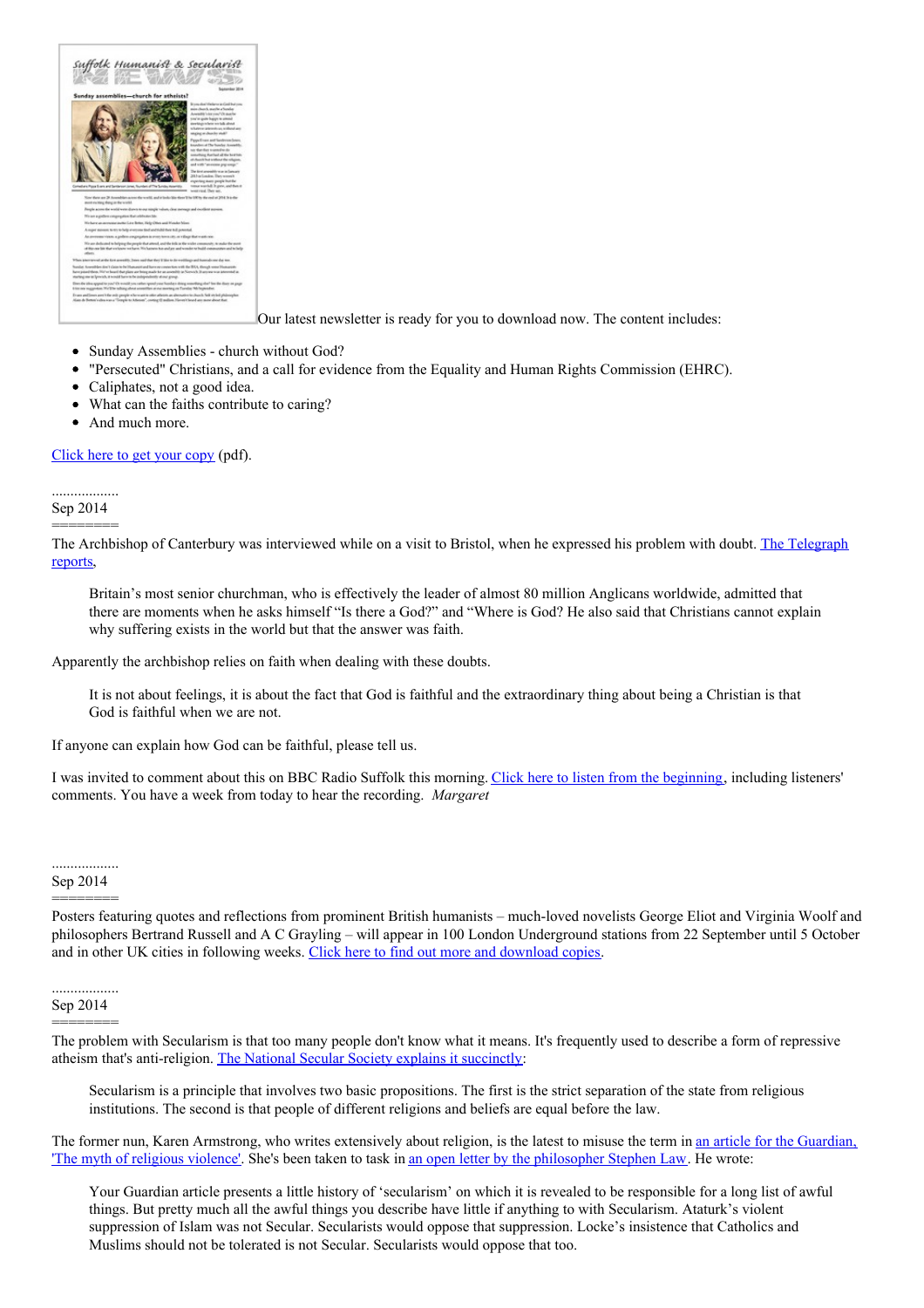It would be good if Armstrong accepted the criticism, and [acknowledged](http://www.secularism.org.uk/blog/2014/09/secularism-and-religious-intolerance---an-ex-muslim-perspective-on-karen-armstrongs-essay) her ignorance. PS: al-Razi of the Ex-Muslims Forum has also responded to Armstrong's essay, arguing that the secular movement is in fact responsible for the good things that religions now claim to be their intrinsic values, and says Armstrong's critique of secularism is a form of apologetics for fundamentalism and bigotry.

### .................. Nov 2014

======== This question is asked in an amazing half hour rant by Megan Fox, a Christian creationist Tea Party supporting home-schooling American "mom", made when she visited the [evolution](http://www.fieldmuseum.org/at-the-field/exhibitions/evolving-planet) exhibit in the Field Museum of Natural History in Chicago. The sad thing is that she doesn't realise how wrong she is, that she's teaching her children a load of nonsense, and that she's making a total fool of herself online, since the video's gone viral. Comments have been disabled. We wonder why? Ms Fox wrote the following introduction to her video:

In November 2014, Megan Fox toured the Field Museum's "Evolving Earth" exhibit to audit it for bias. She found many examples of inconsistencies and the Field Museum's insistence that people support opinion as fact without proof. The Field Museum pushes certain theories as if they are absolute proven law when that is not how the scientific method works. She found enough bias to show that the people who put this exhibit together at the Field Museum pushed an agenda with quasireligious overtones: the cult of "science" where the "scientists" are more like high priests pushing a religion instead of using the correct scientific method. Aside from having time machines, there is no way these people can be this certain about things they speculate happened millions of years ago before recorded history.

### .................. Dec 2014



We've been affiliated to the Suffolk Inter-Faith Resource (SIFRE) since its inception in 1991, at about the same time that our group was founded. Among other things, it's allowed us to contribute to educational activities in the county, in schools and other statutory and voluntary bodies, including local government. An off-shoot of SIFRE became the East of England Faiths Agency, which provides speakers for all of these organisations, and members of our group have been SIFRE and EEFA tutors. SIFRE has published three books about the various faiths and beliefs in our area, including Humanism, and a board game called Diversity, which is used to teach people about faiths and beliefs. This latest publication, Sharing our Stories, is a collection of personal reflections about life from a diverse group of people. Some will make you smile and some are very moving, such as an account of growing up as a Jew in Nazi Germany. Four members of Suffolk Humanists and Secularists have contributed their stories, including Derek Mason, whose typically succinct reflection was read at his funeral last year. We recommend that you put aside any prejudices you might have about religion and religious people, and buy the book. This is about how people live their lives, their experiences, their families and their communities. The book is £10, plus £3 P&P. Click here to go to the SIFRE [website](http://www.sifre.org.uk/lib/hotp.htm) and order it. If you prefer to borrow a copy, we will be buying one to add to our small library.